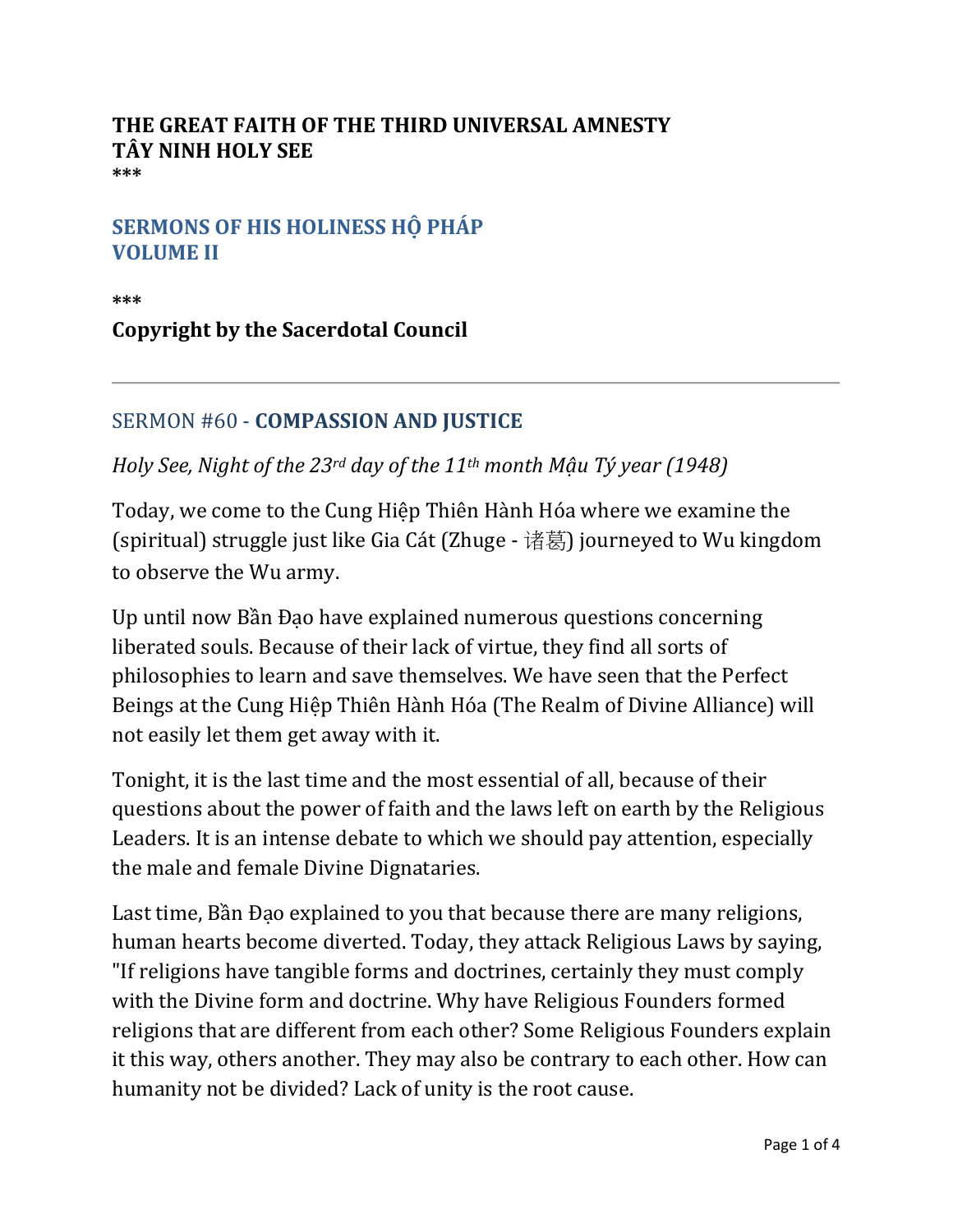Religious Founders should examine their Dharmas and Religious Laws. Their methods are different from and often against each other. They are not in accord, especially regarding ideals and the spirit of virtue, so how can humanity avoid disunity? If humanity is not united, they fall into chaos. The current chaos is due to that reason."

The Divine Beings at the Cung Hiệp Thiên Hành Hóa laugh and say: "Races on this planet do not share the same thinking and virtue. Even within one race or nation, people's personalities also differ. For example, the Buddha (Siddhartha) was born Indian and founded the Religion in India. He did not have the same heart as people from other races, but Buddhism still spred and ruled the Eastern mind. How come? Thanks to Compassion and Justice. Religious Founders established Reglious Laws mainly to guide humans to the Tao, i.e. worshipping the Divine and humans themselves. There are only the Laws of Compassiona and Justice. If the Buddha is not an embodiment of Compassion and Justice, His religion cannot be about (Compassion and) Justice." Unless we become Buddhas today, Buddhism is not in existence. On what foundation did that Being build His Faith? Isn't it compassion? If it had not been so, He would not have sought a sublime philosophy and instilled it in the minds of humanity. Each of us here has our own duty, but still hustles against each other. We hardly discipline ourselves like the Buddha. If it had not been for humanity, and if they had not had justice and vast love, the Buddha would not have humbled Himself to uplift the spirit of humanity.

His Holiness Lao Zi saw that humanity did not know its spiritual status. Nor did they know their true identity. He was born in China at a time when humans became corrupted. They did not know of human dignity. For that reason, they were degraded to animals. Without compassion and justice, He would not have wakened humanity to their supreme position (on earth) so they ceased their animalistic life. If it had not been for Compassion and Justice, He would never have founded such a Religion (Taoism). Today, not only East Asia but also Europe know very well His sublime virtue. People who follow Him are countless. If you reflect by your sublime philosophy, aren't the spirit and laws of Taoism formed on the basis of Compassion and Justice. The visible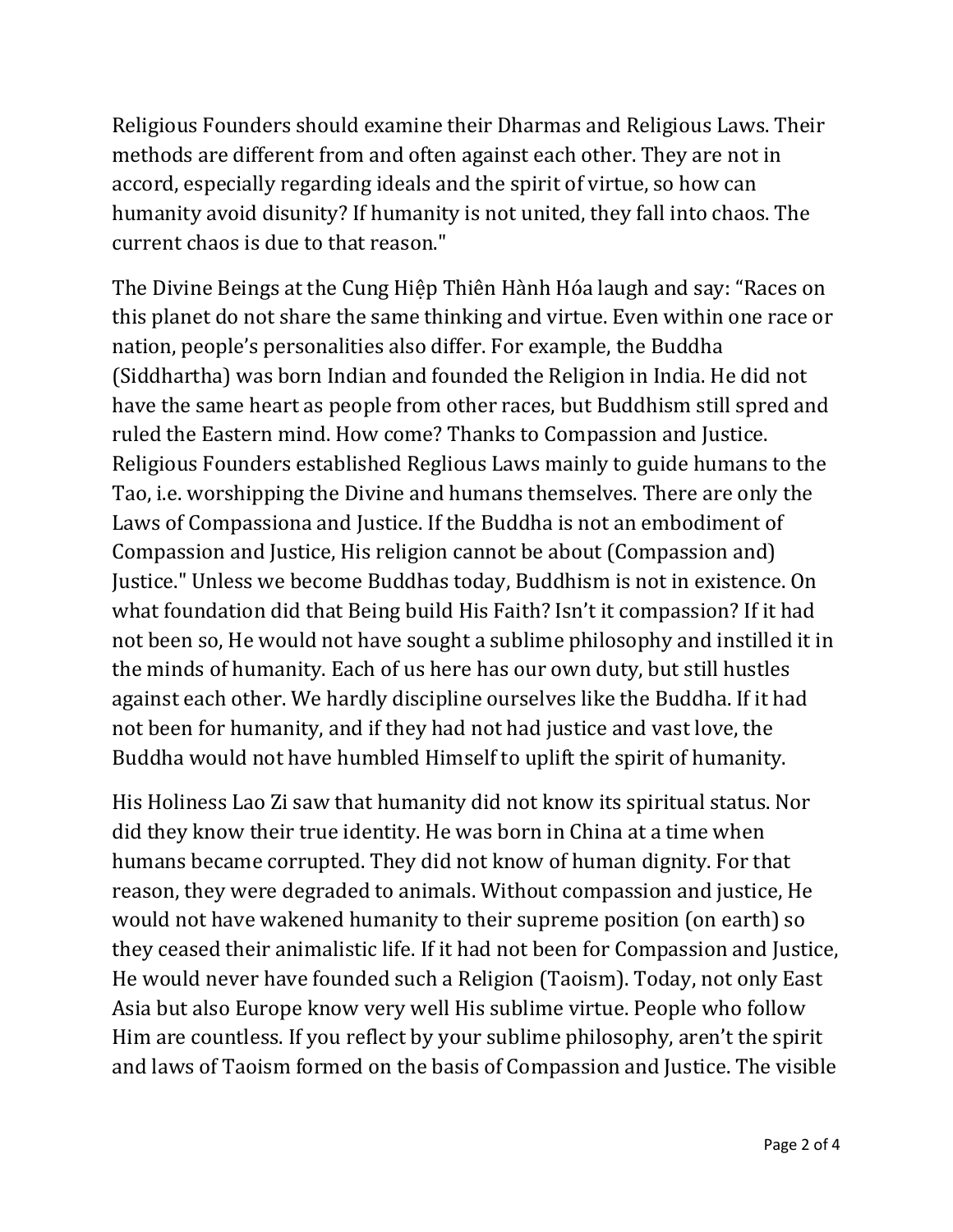methods He created aim to lead humanity on the spiritual path to the noble destination of Compassion and Justice.

Confucianism was formed by His Holiness Confucius in China. Why did He found Confucianism? Because like His Holiness Lao Zi, He saw that human morals at that time had been devastated and become meaningless. Humans at that time completely lost their humanity and degenerated to animals. He proposed Confucianism as social mores and human morals as the basis. If humans know themselves, they will know the Divine Tao and follow Divine Laws as well as the Divine Invisible. He did not mention the name of the Supreme Being as the Lord (of the Universe) or the highest Tao position; He only advocated the law of compassion and the dharma of justice as a way of life for mankind, for all human societies and for all peoples on this earth, although His laws are in complete contrast to cultures in several places. However, His means of virtue has captured the attention of nations and has been adopted to correct their identities. Therefore, during the estalishment of the Cao Đài Religion, the Supreme Being prophesied that the Cao Đài Religion signalled to Nations the advent of worldwide transformation by Confucianism.

Regarding the Holy Religion of His Holiness Jesus Christ (that is, Christianity), if He had not been compassionate and merciful, he would not have offered his physical body for sacrifice to the Supreme Being and begged for redemption of human sins. He set His love as a model for others. Consequently, Christianity deserves to rule the mind of the majority of mankind. You have been shown myriad spiritual paths where mankind worships God and themselves so as to abide by the law of love and the dharma of justice. If You intellectuals still object and debate, You may beg for redemption at the three-religion-tribunal but will never be able to deny Your sins. No matter how much You argue, You cannot deny such truth. If You still insist, I would like to show clear proof that the Cao Dai Religion has come into being. The Supreme Being has Himself created the Faith for 24 years. He has come to sign the Third Covenant with humanity because humanity betrayed the first two. They did not keep their faith, and so they strayed from the Tao. Humanity is walking on the way to perdition: We fight and try to destroy each other. Because of compassion and mercy, the Supreme Being has come and signed the Third Covenant which has